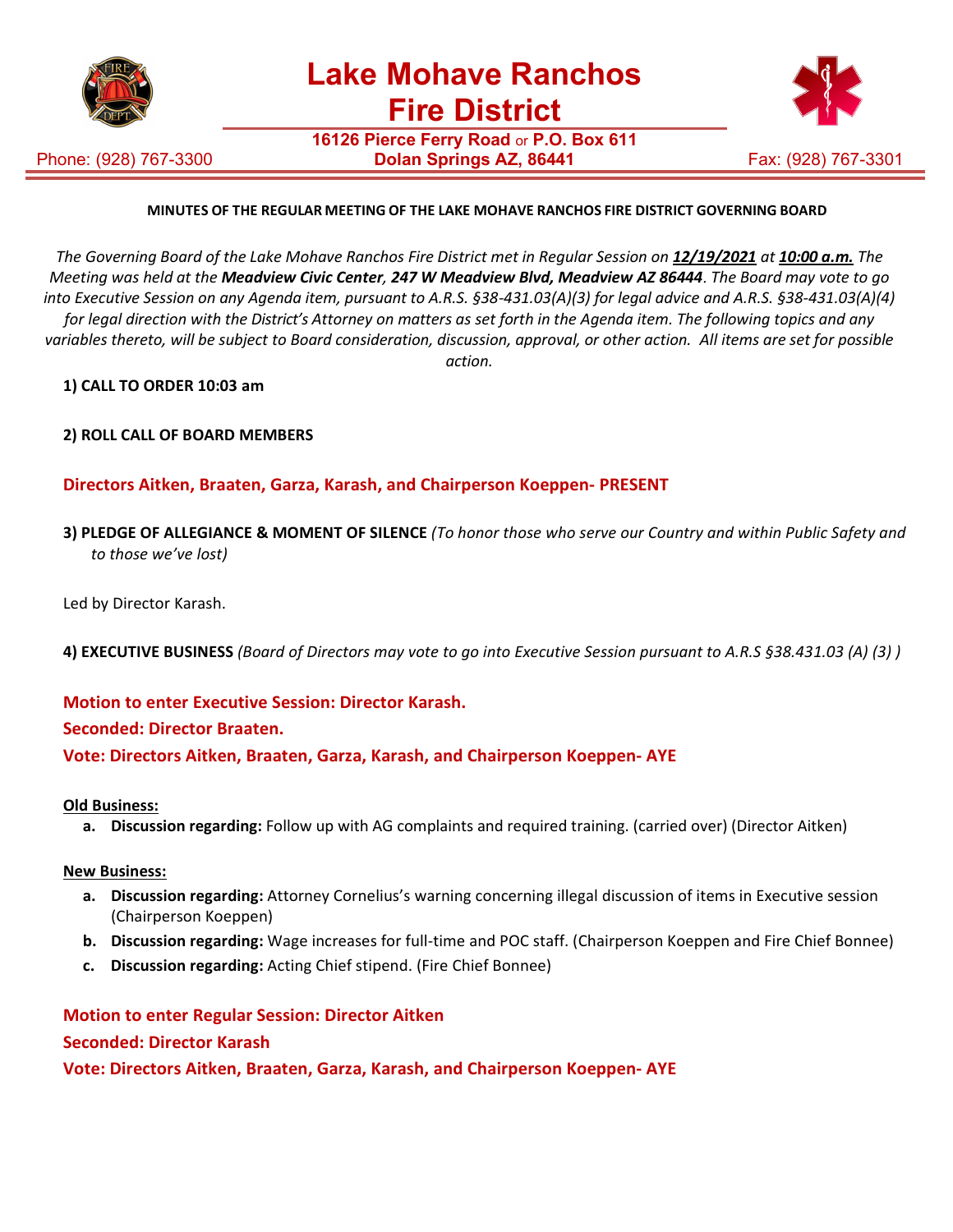### **5) CONSENT AGENDA**

**a. 11/18/2021 Regular Minutes Motion to accept 11/18/2021 Regular minutes as presented: Director Aitken Seconded: Director Karash Vote: Directors Aitken, Braaten, Garza, Karash, and Chairperson Koeppen- AYE**

**b. 11/18/2021 Executive Minutes Motion to accept the 11/18/2021 Executive Minutes as presented: Director Braaten Seconded: Director Aitken Vote: Directors Aitken, Braaten, Garza, Karash, and Chairperson Koeppen- AYE**

# **6) REPORTS**

### **a. Financial Report presented by Gabe Buldra of James Vincent Group**

Revenue for November is 175K, which is over budget by 32.5K. The District is catching up on tax collections and ambulance revenue is higher than normal. However, Fire Chief Bonnee told Mr. Buldra that insurance reimbursed a portion of the vehicle maintenance costs.

Expenses for November are 80K, which is over budget by 4K. This is largely due to cost of fuel. Vehicle maintenance is also partly responsible for the overage.

Revenue for year to date is 837K, which is over budget by 276.5K. This is mostly because of grant income.

Expenses for year to date is 684.5K, which is over by 282K over budget. As with revenue, this is driven by a grant. Personnel expenses for Wildland Deployment is also a factor, which is reimbursed by the state.

Mr. Buldra told the Board that payment into PSPRS is going up over 7%. Worker's Comp was hit by 2 million in COVID claims that were not anticipated when the pool was created. The District may owe an assessment fee that may be between 75-90% of what our costs are. That may total up to 25K.

Mr. Buldra also suggested amending the budget if the District is going to do mid-fiscal year raises for the staff.

**Motion to accept JVG's financial report: Director Aitken Seconded: Director Braaten Vote: Directors Aitken, Braaten, Garza, Karash, and Chairperson Koeppen- AYE**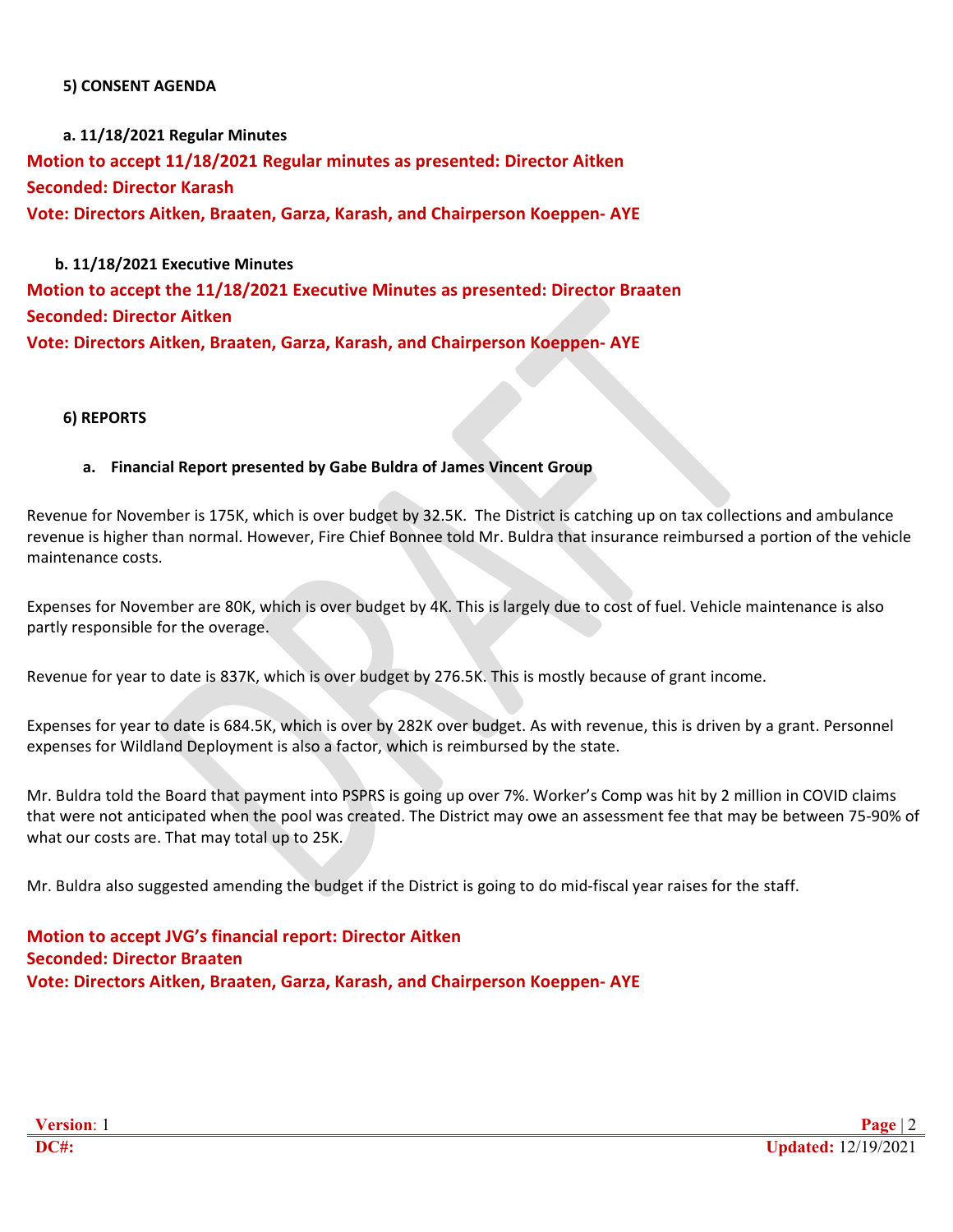# **b. Chief's Report**

#### **Run Report:**

AMR Transports: 0 Med Calls: 101 Dolan Transports: 78 Dolan Refusals: 5 Dolan Public Assists: 2 Fire Calls: 26 Mutual Aid Calls: 0 Highway 93 Calls: 31 Meadview Calls: 7 Meadview Transports: 6 Meadview Refusals: 1 Meadview Public Assists: 0 Meadview Coverage Days: 15

### **Meetings/Conferences/Trainings:**

The MCFOA meeting was hosted b7 LMRFD on 11/18. The run review was on 11/09.

### **District Vehicles:**

The ambulance R-415 went to the Ford dealership for a recall. However, not everything was done. There are cracks in the DEF fluid system that were a part of the recall, but Ford did not address. The District's regular mechanic is attempting to get it sorted out.

#### **District Properties:**

The fuel system is still underway. The company responsible is still awaiting word from the card reader supplier.

As for the generator, the District is still awaiting one more quote.

### **Projects in the Works:**

LMRFD has two submissions for the AFG grants and the results will be in around summertime.

We entered Kingman's Parade of Lights and took 3<sup>rd</sup> place for best display.

Lastly, there has been an unusually large amount of structure fires within a period of a couple weeks. LMRFD and the sheriff's office is aware that there is a potential arsonist that is targeting abandoned properties.

And once again Fire Chief Bonnee thanked his crews for working hard through the surge of calls. With two weeks left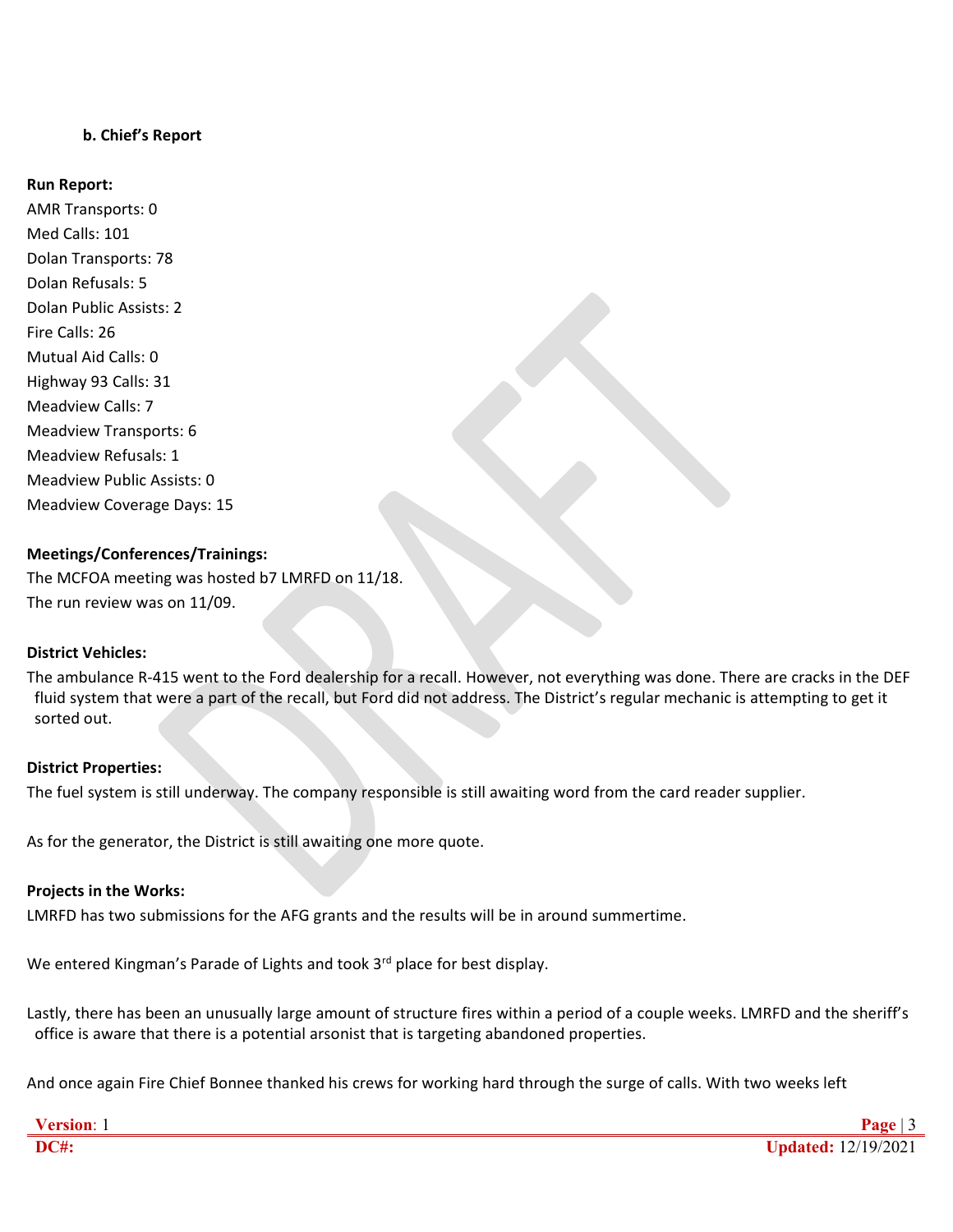to go in the year, the District has responded to over 1,100 calls. 2020 only saw 712.

# **b. Admin Report**

Office Assistant Jen Gardner told the Board that the office purchased 6 laptops to be assigned to the Board and Chief. Each laptop will be set up for each individual so they may conduct District duties more easily. She gave the Board an overview of what to expect and said that she will meet with the Directors individually for personal training on the new equipment if necessary.

# **7) REGULAR SESSION**

# **Old Business:**

**a.** Discussion and possible action: Follow up with AG complaints and required training. (Director Aitken) The attorney Nick Cornelius had updated the Board on the status of the AG complaints in executive session, and advised the Board on how they may meet the requirements of the AG-mandated statutory training. Fire Chief Bonnee told the Board that it would cost the District over 3K to attend the AFDA training for travel and lodging fees. Cornelius can also do the training, however he would have to charge his hourly rate.

Cornelius advised the Board on another option- an attorney from the ombudsman's office that offers general statutory training for free.

Item tabled until there is more information.

**b.** Discussion and possible action: Purchase of station generator for emergencies. (Fire Chief Bonnee)

Discussed in Chief's report. Tabled.

**c.** Discussion and possible action: Fuel supply for the Fire District (Fire Chief Bonnee)

Office Assistant Glenn Gardner updated the Board on where the District is in regards to the new fuel tank. Rebel Oil is currently waiting on a reply from their supplier for the card readers. He also mentioned that Mt. Tipton Water is also attempting to have a fuel tank installed. It may be possible to work out a discount for installation if both systems are installed at the same time.

Tabled until there is more information.

**d.** Discussion and possible action: Changing the Board meeting dates and/or locations. (Director Aitken) Director Braaten spoke with the Meadview Civic Association about their schedule for the year. The Board considered moving the meetings to the  $4<sup>th</sup>$  week of the month on Tuesdays, but decided against it.

**Motion to keep the current LMRFD Regular Meeting schedule on the 3rd Thursday of every month: Director Aitken**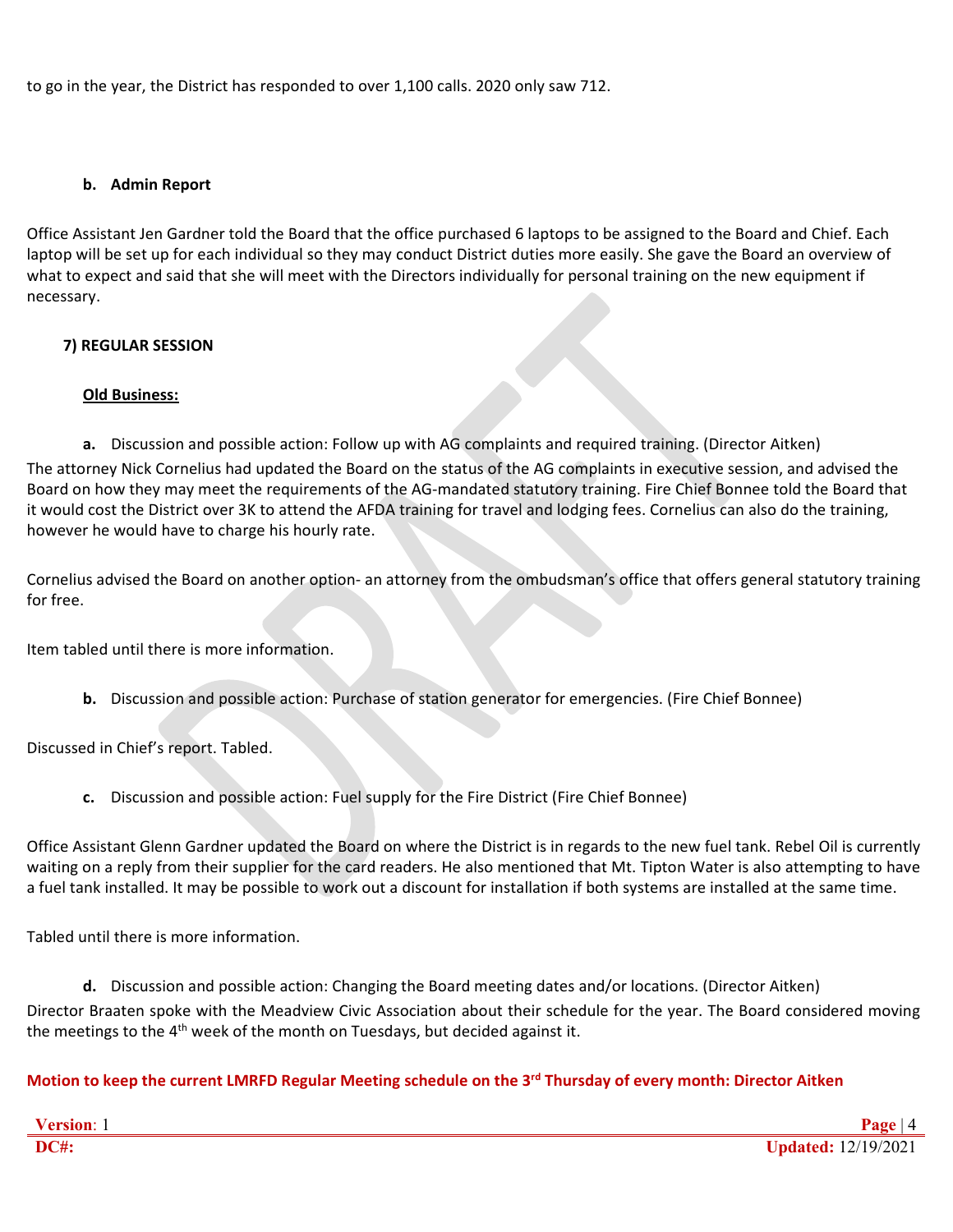# **Seconded: Director Garza Vote: Directors Aitken, Braaten, Garza, Karash, and Chairperson Koeppen- AYE**

**e.** Discussion and possible action: The need for a better system to allow remote attendees into the meeting. (Fire Chief Bonnee)

It has been discovered that the Meadview Civic Association and DS Chamber of Commerce both have wifi. The Dolan Springs Community Council does not. Jen Gardner told the Board it would be feasible to use Zoom to bring in absent Directors or other individuals to the meetings when necessary. Director Braaten suggested a hotspot for when internet connectivity is in question.

No action taken.

### **New Business:**

**a. Discussion regarding:** Attorney Cornelius's warning concerning illegal discussion of items from Executive sessions. (Chairperson Koeppen)

Discussed in executive. No action taken.

**b. Discussion and possible action:** Wage increases for full-time and POC staff. (Chairperson Koeppen and Fire Chief Bonnee)

Discussed in Executive.

In order to retain the crew the District has, the Fire Chief and Chairperson Koeppen want to raise the wages of the employees of the District. With the increased expenses for PSPRS and other line items, it was advised by JVG to do half the total suggested raise for the POCs in January and then reevaluate the end of the fiscal year. The full time employees would receive the full raise in January.

**Motion: Fulltime employees will receive a raise of 80 cents per hour beginning in January. Office staff will receive a raise of 25 cents an hour, as well as POC staff that has been with the District for five years or more. Office and POC staff will be reevaluated at a later date- Director Aitken**

**Seconded: Director Braaten**

**Vote: Directors Aitken, Braaten, Garza, Karash, and Chairperson Koeppen- AYE**

**c. Discussion and possible action:** Acting Chief stipend. (Fire Chief Bonnee)

Discussed in Executive.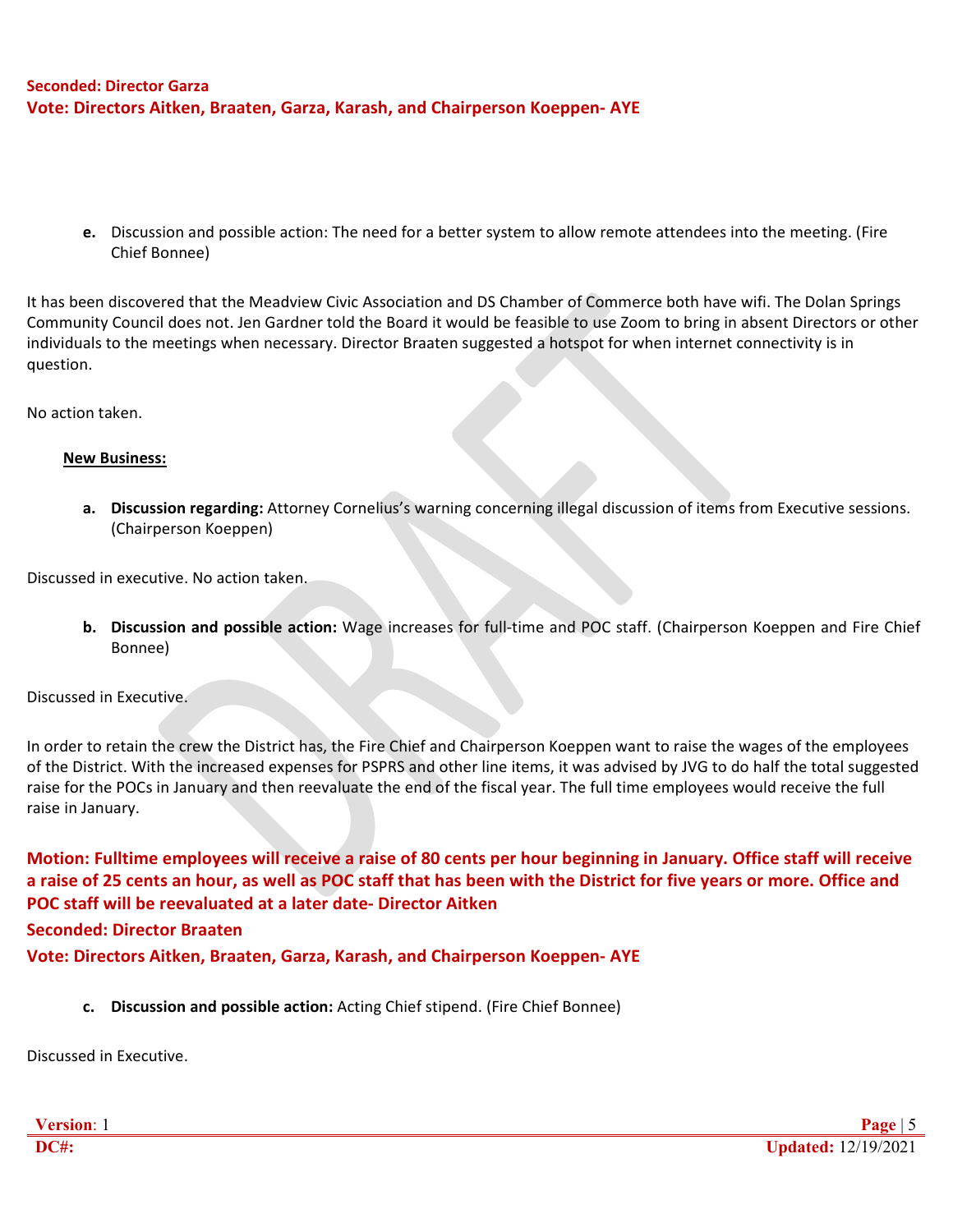# **Motion: Approval of a \$7 stipend for an acting chief, as well as amending the appropriate policy and documentation- Director Garza Seconded: Director Karash**

**Vote: Directors Aitken, Braaten, Garza, Karash, and Chairperson Koeppen- AYE**

# **d. Discussion and possible action:** Annexation of E. Stanton Drive property. (Fire Chief Bonnee)

Fire Chief Bonnee told the Board this annexation was started until ex-Fire Chief Winn and never filed with the county.

**Motion: Accept the E. Stanton Drive property into the District- Director Karash Seconded: Director Aitken Vote: Directors Aitken, Braaten, Garza, Karash, and Chairperson Koeppen- AYE**

**e. Discussion and possible action**: Section IV of the Robert's Rules of Order guide- Motions. (Chairperson Koeppen)

Discussion only. Koeppen suggested the Board refine their language while making motions using Robert's Rules of Order as an example.

8) CALL to the PUBLIC. (The Fire District Board is not permitted to discuss or take action on any item(s) that are not on the *Agenda that are raised in the call to the public. However, individual Board Members may be permitted to respond to criticism directed to them. Otherwise, the Board may direct that staff review the matter or that the matter be placed on a future agenda. The Fire District Board cannot discuss or take legal action on any issue raised during the Call to the Public due to restriction of the Opening Meeting Law).*

No public present.

# **9) CONSIDERATION OF FUTURE AGENDA ITEMS.**

Specified tabled items will move to following month's Regular Meeting, unless noted otherwise and/or pending additional information.

Director Karash asked for reconsideration of the raise for office staff to the full amount starting in January.

**10) NEXT REGULAR BOARD MEETING DATE & LOCATION.** (Subject to change, notice/announcement will be posted via District Website, if any changes occur.) **01/20/2022 at 10:00 a.m.** at the **Dolan Springs Chamber of Commerce, 16154 Pierce Ferry Rd, Dolan Springs AZ, 86441**.

**Motion to end the December Regular Meeting at 12:47 pm: Director Aitken Seconded: Director Karash**

**Vote: Directors Aitken, Braaten, Garza, Karash, and Chairperson Koeppen- AYE**

**Version**: 1 **Page** | 6 **DC#: Updated:** 12/19/2021 MINUTES prepared by: Jennifer Gardner Date: 12/19/2021